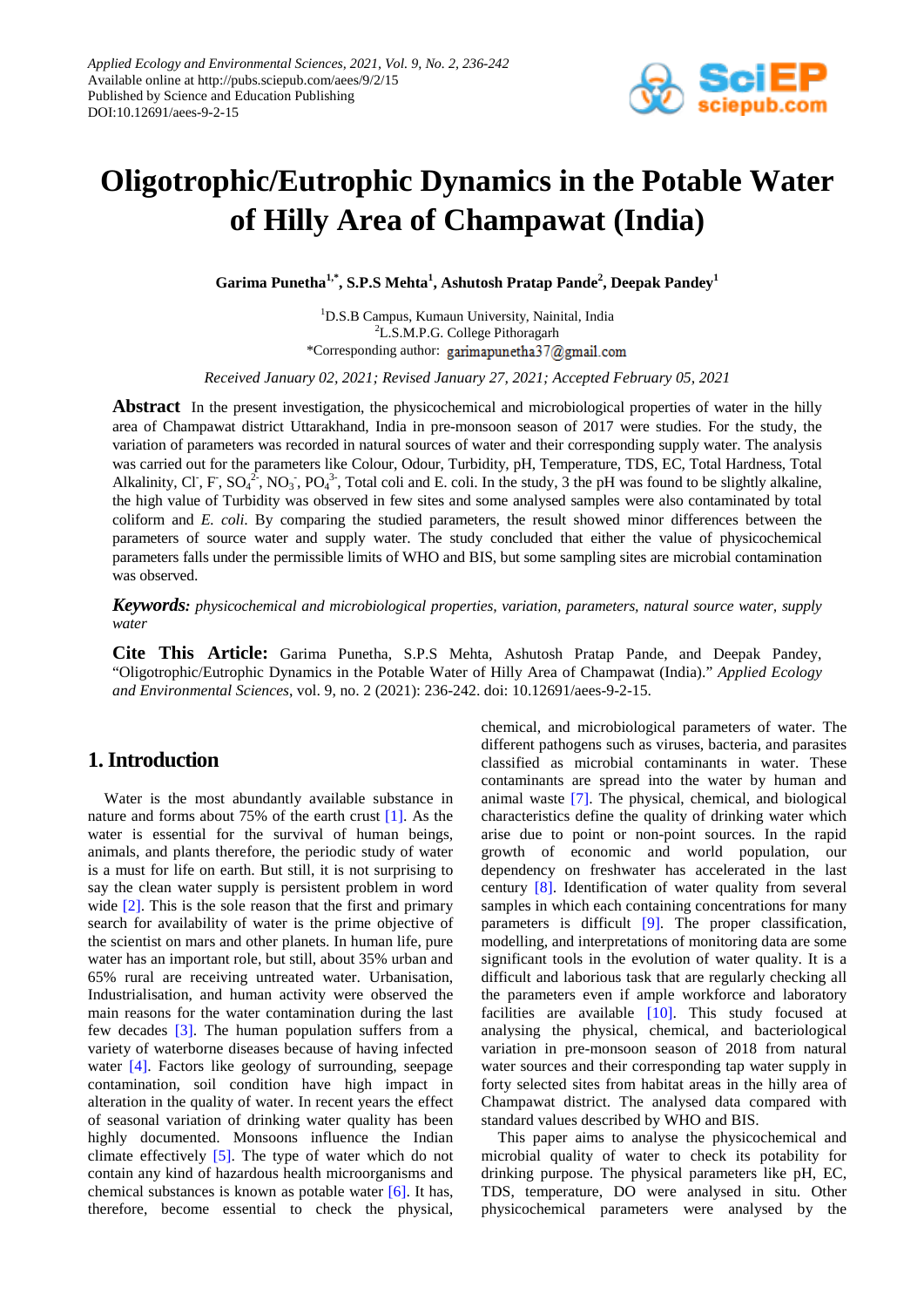standard methods given in APHA, 2017 and microbial contamination were analysed by most probable number method in the laboratory.

# **2. Material and Methods**

#### **2.1 Study Area**

District Champawat lies between 29°5' and 29°30' in Northern Altitude and 79◦ 59' and 80◦ 3' at the centre of Eastern Longitude. The long chain of mountains in the southwestern region act as a border between Champawat and Nainital district. Geographic coverage of District is about 1613 sq. km (Gov. of India ministry of MSME).

#### **2.2. Sampling**

40 samples collected from habitat areas of Champawat district in 500 mL sterilised polypropylene bottles for physicochemical and bacteriological analyses over the pre-monsoon season of 2017 as per standard methods [\[11\]](#page-6-10) (APHA, 2017). The sampling site was divided into (1) 20 natural sources of water (2) 20 their corresponding supply water. Before sample water collecting from supply tap, the water can run off for 2-3 minutes to remove the unwanted residues at the mouth of opening [\[12\].](#page-6-11) The analysis compared to standards for drinking water given by BIS and WHO [\[13,14\]](#page-6-12) to check the potability of water. Sampling locations of natural sources of water and their corresponding supply water presented in [Figure 1.](#page-1-0)

<span id="page-1-0"></span>

Figure 1. Geographic presentation of sapling area

### **3. Analytical Measurement**

Out of all analysed parameters, the changeable and sensitive parameters like temperature, pH, EC, TDS, DO, Turbidity were done on the spot of sampling location [\[15\]](#page-6-13) by using digital multi-meter Digital multi-meter photometer HI-83300). Turbidity was determined by the Nephelometric method (APHA, 2017 IS3025-1984, part10) [\[11\].](#page-6-10) The analysis of Temperature was by Mercury Thermometer, EC by Conductivity Cell Potentiometric method, Odour by Qualitative Human Receptor, pH by Potentiometric meter and DO of water was measured by sodium thiosulphate titration method. The analysis of total hardness done by EDTA titration, Chloride by Mohar's methods and alkalinity by neutralising with 0.1N HCl

solution and methyl orange as indicator accordingly standard method.  $SO_4^2$ ,  $PO_4^3$ ,  $NO_3$  & F ion were analysed as per standard guidelines and procedures suggested by the American Public Health Association (APHA, 2017). Total coliform and E. coli were measured Most Probable Number (MPN) (APHA, 2017).

# **4. Result and Discussion**

#### **4.1. Physicochemical Parameters**

The mean value of physicochemical analysis of water from different habitat areas of Champawat district is present in [Table 1](#page-2-0) - [Table 2.](#page-2-1)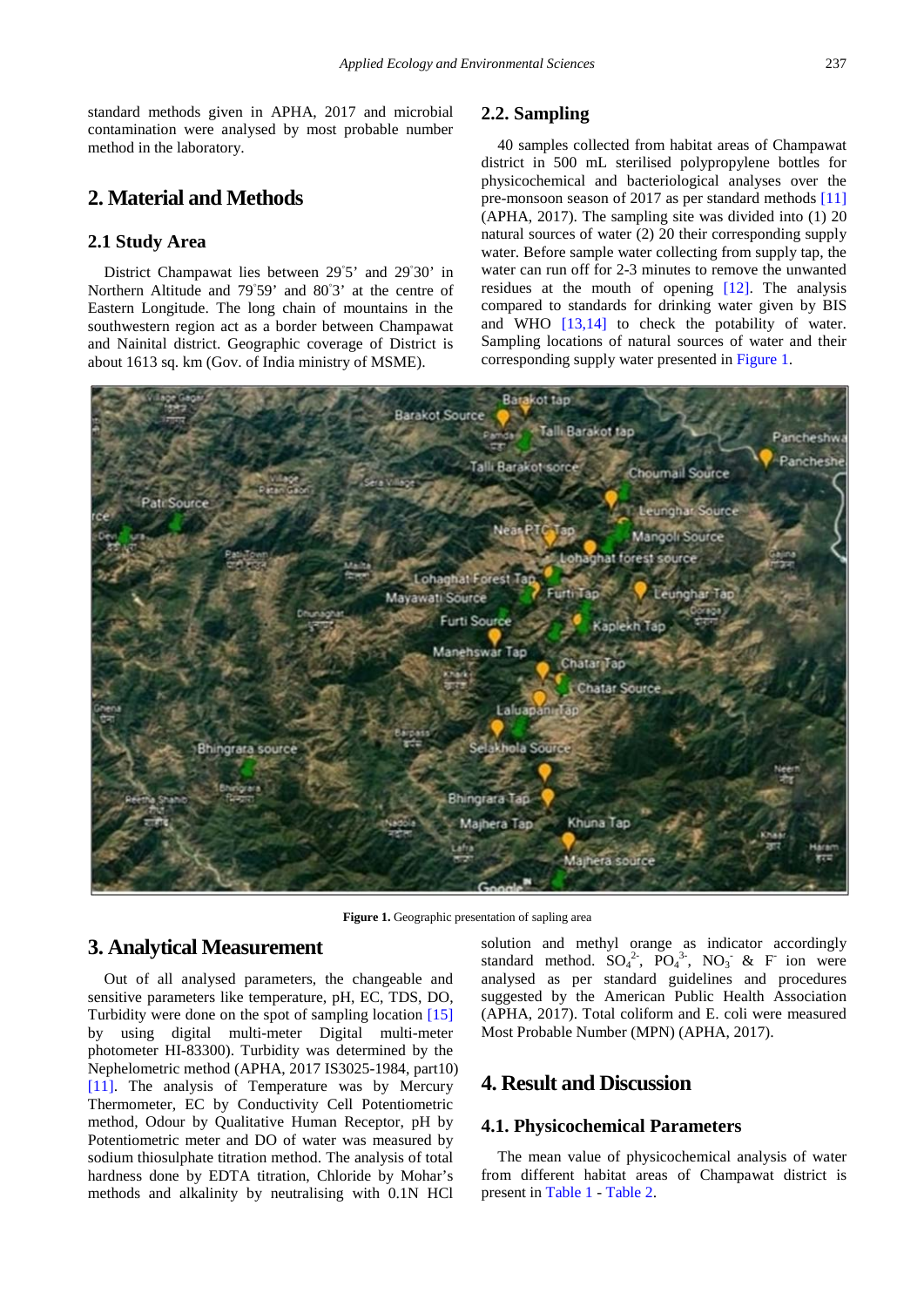<span id="page-2-0"></span>

| S.<br>N <sub>0</sub> | pH        |           | $EC$ ( $\mu$ S/cm) |           | $TDS$ (mg/L) |           | <b>Chloride</b><br>(ppm) |           | <b>Fluoride</b><br>(ppm) |                | <b>Nitrate</b><br>(mg/L) |            | <b>Sulphate</b><br>(mg/L) |                | <b>Phosphate</b><br>(mg/L) |           | D <sub>O</sub><br>(ppm) |     | <b>Total</b><br><b>Hardness</b><br>(mg/L) |     | <b>Alkalinitv</b><br>(mg/L) |           |
|----------------------|-----------|-----------|--------------------|-----------|--------------|-----------|--------------------------|-----------|--------------------------|----------------|--------------------------|------------|---------------------------|----------------|----------------------------|-----------|-------------------------|-----|-------------------------------------------|-----|-----------------------------|-----------|
|                      | <b>NS</b> | <b>SW</b> | <b>NS</b>          | <b>SW</b> | <b>NS</b>    | <b>SW</b> | <b>NS</b>                | <b>SW</b> | <b>NS</b>                | <b>SW</b>      | <b>NS</b>                | <b>SW</b>  | <b>NS</b>                 | <b>SW</b>      | <b>NS</b>                  | <b>SW</b> | <b>NS</b>               | SW  | <b>NS</b>                                 | SW  | <b>NS</b>                   | <b>TS</b> |
| 1                    | 7.24      | 7.67      | 145.1              | 177.4     | 97.9         | 100.8     | 16.88                    | 18.34     | $\Omega$                 | $\Omega$       | <b>BDL</b>               | <b>BDL</b> | $\overline{4}$            | 6              | 0.04                       | 0.06      | 7.7                     | 7.5 | 72                                        | 64  | 96                          | 128       |
| $\mathbf 2$          | 7.55      | 7.41      | 170.9              | 188.3     | 113.5        | 129.8     | 42.54                    | 44.52     | $\theta$                 | 0.01           | 0.2                      | 0.4        | $\overline{c}$            | 3              | 0.13                       | 0.1       | 7.4                     | 7.9 | 64                                        | 60  | 98                          | 114       |
| 3                    | 7.84      | 7.62      | 78.3               | 83.5      | 50.7         | 56.1      | 28.36                    | 56.72     | 0.54                     | 0.72           | <b>BDI</b>               | <b>BDL</b> | 6                         | 1              | 0.12                       | 0.19      | 7.8                     | 7.5 | 48                                        | 61  | 92                          | 68        |
| 4                    | 6.85      | 7.31      | 198.8              | 203.8     | 149.0        | 160.0     | 44.66                    | 50.76     | $\Omega$                 | $\overline{0}$ | 1.3                      | 1.5        | 16                        | $\overline{c}$ | 0.29                       | 0.31      | 7.8                     | 7.4 | 74                                        | 80  | 56                          | 100       |
| 5                    | 6.91      | 6.97      | 38.4               | 78.5      | 26.8         | 52.4      | 18.22                    | 35.45     | $\Omega$                 | 0.05           | 0.5                      | 0.8        | 3                         | 4              | 0.12                       | 0.16      | 8.1                     | 8.4 | 24                                        | 48  | 77                          | 32        |
| 6                    | 6.0       | 6.78      | 49.3               | 73.2      | 33.2         | 48.6      | 36.32                    | 42.54     | $\Omega$                 | 0.05           | <b>BDL</b>               | <b>BDL</b> | 10                        | 3              | 0.16                       | 0.1       | 7.1                     | 7.5 | 56                                        | 78  | 82                          | 66        |
| 7                    | 6.2       | 6.0       | 180.3              | 174.3     | 152.2        | 160.5     | 18.56                    | 44.58     | $\Omega$                 | $\Omega$       | <b>BDI</b>               | 1.2        | 13                        | $\tau$         | 0.78                       | 0.44      | 8.5                     | 7.9 | 112                                       | 128 | 58                          | 69        |
| 8                    | 7.34      | 7.52      | 113.1              | 130.5     | 74.7         | 87.42     | 18.22                    | 24.64     | 0.04                     | 0.06           | 0.6                      | <b>BDL</b> | $\overline{4}$            | $\overline{2}$ | 0.18                       | 0.13      | 7.2                     | 7.6 | 46                                        | 40  | 99                          | 70        |
| 9                    | 9.2       | 7.3       | 242.8              | 212.3     | 140.3        | 162.2     | 42.54                    | 44.64     | $\Omega$                 | $\overline{0}$ | 1.0                      | 0.6        | 14                        | 13             | 1.1                        | 1.07      | 7.6                     | 7.1 | 152                                       | 136 | 168                         | 152       |
| 10                   | 8.8       | 8.5       | 580.3              | 484.2     | 442.9        | 456.8     | 35.88                    | 36.42     | $\theta$                 | 0.06           | <b>BDL</b>               | <b>BDL</b> | 11                        | 12             | 1.1                        | 1.27      | 7.7                     | 7.6 | 208                                       | 192 | 176                         | 184       |
| 11                   | 6.2       | 6.4       | 480.3              | 432.4     | 418.3        | 392.2     | 56.72                    | 62.63     | 0.16                     | 0.03           | <b>BDL</b>               | <b>BDL</b> | 13                        | 14             | 1.09                       | 1.03      | 8.2                     | 7.5 | 192                                       | 168 | 208                         | 188       |
| 12                   | 7.45      | 6.84      | 70.2               | 92.46     | 46.5         | 53.22     | 35.52                    | 38.22     | $\Omega$                 | 0.15           | 0.4                      | 0.4        | 5                         | 3              | 0.03                       | 0.11      | 7.6                     | 7.8 | 40                                        | 32  | 88                          | 40        |
| 13                   | 8.5       | 8.8       | 225.6              | 194.3     | 187.3        | 175.3     | 36.42                    | 42.88     | $\Omega$                 | 0.13           | <b>BDL</b>               | <b>BDL</b> | 18                        | 16             | 0.25                       | 0.15      | 7.6                     | 8.2 | 168                                       | 152 | 184                         | 48        |
| 14                   | 6.9       | 7.74      | 165.5              | 158.7     | 107.7        | 105.0     | 35.45                    | 44.82     | $\Omega$                 | 0.21           | <b>BDL</b>               | <b>BDL</b> | $\overline{c}$            | 3              | 0.16                       | 0.17      | 7.5                     | 7.6 | 70                                        | 77  | 140                         | 107       |
| 15                   | 7.4       | 7.26      | 75.1               | 74.3      | 49.8         | 49.7      | 28.60                    | 40.62     | $\Omega$                 | $\Omega$       | <b>BDL</b>               | <b>BDL</b> | 4                         | 3              | 0.02                       | 0.06      | 7.6                     | 7.9 | 58                                        | 55  | 88                          | 96        |
| 16                   | 6.8       | 7.31      | 80.8               | 56.7      | 38.1         | 27.6      | 26.32                    | 40.65     | $\Omega$                 | $\Omega$       | <b>BDL</b>               | <b>BDL</b> | 5                         | 12             | 0.06                       | 0.03      | 7.6                     | 7.3 | 34                                        | 24  | 28                          | 34        |
| 17                   | 7.18      | 7.12      | 99.7               | 80.53     | 66.2         | 43.0      | 28.42                    | 17.73     | $\Omega$                 | 0.03           | 0.2                      | 1.5        | 3                         | 3              | 0.15                       | 0.1       | 7.3                     | 7.8 | 32                                        | 50  | 58                          | 50        |
| 18                   | 6.41      | 7.14      | 72.7               | 78.4      | 49.8         | 61.1      | 35.45                    | 32.66     | 0.01                     | 0.13           | <b>BDL</b>               | 1.3        | $\overline{c}$            | 4              | 0.11                       | 0.13      | 8.1                     | 7.5 | 55                                        | 51  | 68                          | 76        |
| 19                   | 6.91      | 7.14      | 78.1               | 85.3      | 59.4         | 85.3      | 42.54                    | 38.46     | $\Omega$                 | $\mathbf{0}$   | <b>BDL</b>               | <b>BDL</b> | $\overline{c}$            | 3              | 0.07                       | 0.1       | 7.3                     | 7.2 | 59                                        | 64  | 70                          | 83        |
| 20                   | 6.46      | 7.24      | 408                | 399       | 273          | 286       | 55.32                    | 58.32     | 0.5                      | 0.6            | BDI.                     | BDI.       | 13                        | 10             | 0.02                       | 0.08      | 7.5                     | 7.6 | 150                                       | 172 | 227                         | 202       |

**Table 1. Chemical parameters**

#### **Table 2. Physical parameters**

<span id="page-2-1"></span>

|                  |           | Colour                            |           | Odour     |           | <b>Turbidity (NTU)</b> | Temp $(^{\circ}C)$ |                 |  |
|------------------|-----------|-----------------------------------|-----------|-----------|-----------|------------------------|--------------------|-----------------|--|
| S. No            | <b>NS</b> | <b>SW</b>                         | <b>NS</b> | <b>SW</b> | <b>NS</b> | <b>SW</b>              | <b>NS</b>          | <b>SW</b>       |  |
| $\mathbf{1}$     | LY        | CL                                | <b>OL</b> | <b>OL</b> | $<$ 10    | $<$ 5                  | 16.4               | 15.3            |  |
| $\boldsymbol{2}$ | CL        | CL                                | <b>OL</b> | <b>OL</b> | $<$ 5     | $<$ 5                  | 11.5               | 10.5            |  |
| 3                | CL        | CL                                | <b>OL</b> | <b>OL</b> | $\leq$    | $<$ 5                  | 15.4               | $\!\!\!\!\!8.8$ |  |
| 4                | CL        | CL                                | <b>OL</b> | <b>OL</b> | $<$ 10    | $<$ 5                  | 15.3               | 15.9            |  |
| 5                | CL        | LY                                | <b>OL</b> | <b>OL</b> | $<$ 5     | $<$ 5                  | 10.9               | 11.9            |  |
| 6                | LY        | CL                                | <b>OL</b> | <b>OL</b> | $<$ 10    | $<$ 5                  | 13.7               | 14.3            |  |
| $\overline{7}$   | CL        | CL                                | <b>OL</b> | <b>OL</b> | $<$ 5     | $<$ 5                  | 14.2               | 9.5             |  |
| 8                | CL        | LY                                | <b>OL</b> | <b>OL</b> | $\leq$ 5  | $<$ 10                 | 15.2               | 17.3            |  |
| 9                | LY        | CL                                | <b>OL</b> | <b>OL</b> | $<$ 5     | $<$ 5                  | 9.7                | 14.9            |  |
| 10               | CL        | CL                                | <b>OL</b> | <b>OL</b> | $<$ 5     | $<$ 5                  | 9.6                | 11.5            |  |
| 11               | CL        | CL                                | <b>OL</b> | OL        | $<$ 5     | $<$ 5                  | 9.8                | 9.9             |  |
| 12               | LY        | CL                                | <b>OL</b> | <b>OL</b> | $<$ 5     | $<$ 5                  | 12.3               | 10.5            |  |
| 13               | CL        | CL                                | <b>OL</b> | <b>OL</b> | $<$ 5     | $<$ 5                  | 10.2               | 9.6             |  |
| 14               | CL        | CL                                | <b>OL</b> | <b>OL</b> | $<$ 5     | $<$ 5                  | 10.2               | 12.5            |  |
| 15               | CL        | CL                                | <b>OL</b> | <b>OL</b> | $<$ 5     | $<$ 5                  | 9.45               | 10.3            |  |
| 16               | CL        | CL                                | <b>OL</b> | <b>OL</b> | $<$ 5     | $<$ 10                 | 11.2               | 10.5            |  |
| 17               | LY        | CL                                | <b>OL</b> | <b>OL</b> | $<$ 10    | $<$ 5                  | 11.9               | 10.2            |  |
| 18               | CL        | CL                                | <b>OL</b> | <b>OL</b> | $<$ 5     | $<$ 5                  | 12.3               | 12.2            |  |
| 19               | CL        | CL                                | <b>OL</b> | <b>OL</b> | $<$ 5     | $<$ 5                  | 11.8               | 9.65            |  |
| 20               | LY        | $\ensuremath{\textup{CL}}\xspace$ | <b>OL</b> | OL        | $<$ 10    | $<\!\!5$               | 19.8               | 15.2            |  |

The colour in all the sample is found agreeable in both natural and supply water except sample no 1, 6, 9, 12, 17 & 20 in natural source water and sample no 5 & 8 of corresponding supply water was observed light yellow. The odour of the all-analysed samples of source and supply water samples was found to be agreeable. The temperature was in the range of 9.6°C to 16.4°C in the natural source and from 8.8°C to 14.9°C in the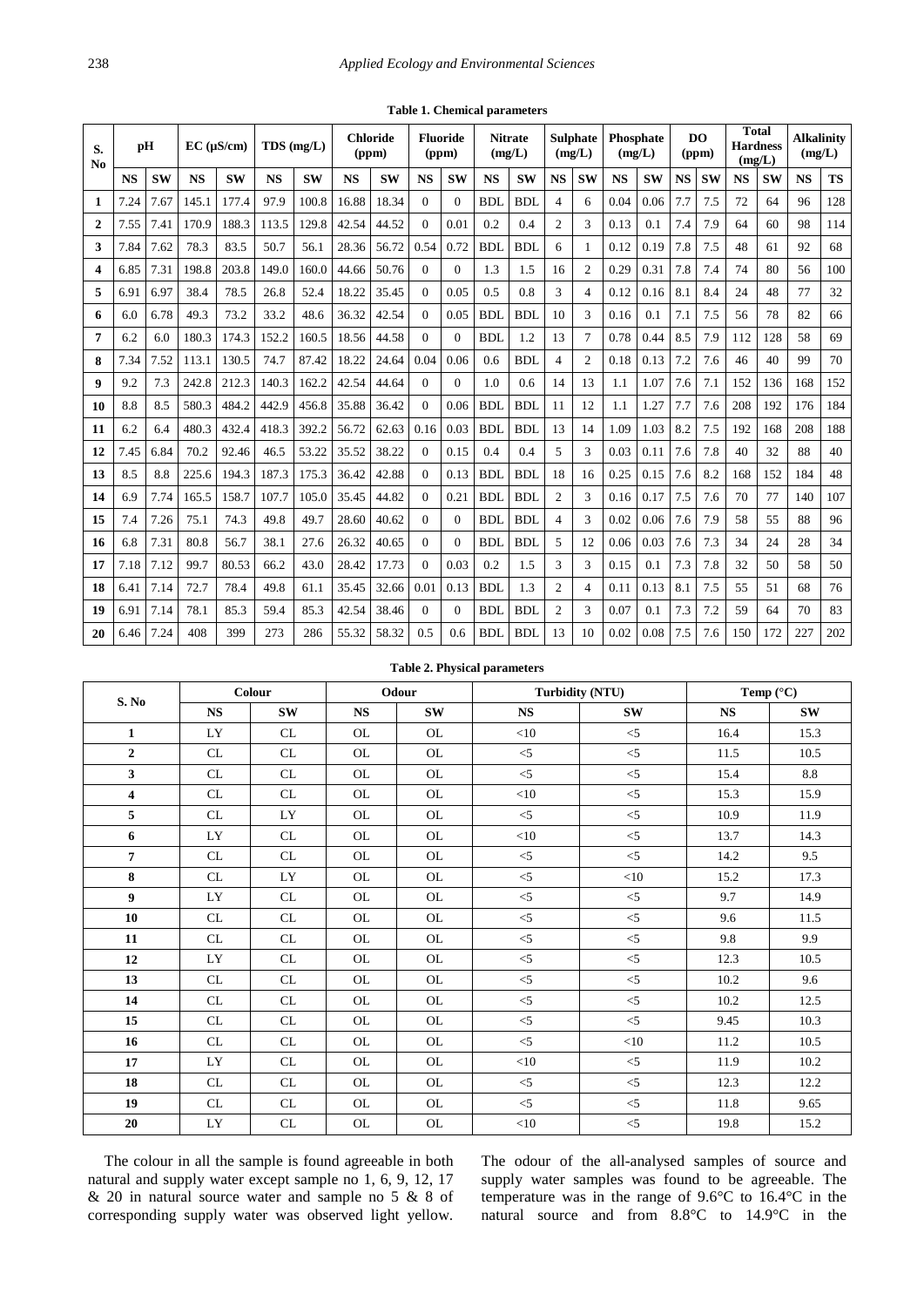corresponding tap water in the residential areas. The temperature of the water may or may not affect the quality of drinking water. But in polluted water, the temperature affects the aquatic life, and it affects DO and BOD [\[16\].](#page-6-14) The pH value was found to vary from 6.0 to 7.84 in natural source water and from 6.0 to 8.8 in corresponding tap water. The permissible limit of pH set by WHO is 6.5-8.5. Some of the samples deflect from the permissible range. Sample no 6, 7, 11, 18 & 20 of natural source water are below the permissible limit and sample no 9 & 10 are above the permissible limit. The comparison between the value of natural source water and corresponding supply water is shown in [Figure 2.](#page-3-0) The pH has no immediate direct effect in humans but indirectly it influences the solubility of minerals and activity of essential pathogens [\[17\].](#page-6-15) Turbidity is one of the very important parameters for the acceptability of drinking water. Permissible guidelines for turbidity for drinking water is given  $\leq$  [\[18\].](#page-6-16) The turbidity of analysed samples was found <5 NTU except sample number 1, 4, 6, 17, and 20 from a natural source and sample number 8, 16 from tap supplied water it was found < 10 NTU. In the treatment of biological and physical contamination if water total dissolve count has great influence [\[19\].](#page-6-17) The analysis showed the values of TDS in source water vary from 26.6 mg/L to 418.3 mg/L in natural source water and from 27.6 mg/L to 456.8 mg/L in corresponding tap water. The permissible limit of TDS in drinking water is 500 mg/L and all the value fall under the permissible limits for both natural source of water and supply water and the comparison of the change in values between natural source water and its supply water given in [Figure 3.](#page-4-0) EC is the tendency of water to hold the electrical current and the ability of the solution to relate with ionic force. EC measures of the amount of water dissolve salts in it  $[20]$ . The value of EC was analysed from 70.2  $\mu$ S/cm to 580.3 µS/cm in the natural source of water and from 73.2 to 484.2 µS/cm in the supply water. All the values are under the permissible limit and shown in [Figure 4.](#page-4-1)

The dissolved oxygen is the measure of molecular oxygen concentration in water*.* By the direct diffusion from atmospheric oxygen, win and action of wave DO is supply into water [\[21\].](#page-6-19) The value observed for DO was in the range of 7.2 mg/L to 8.5 mg/L in the natural source of water and from 7.1 mg/L to 8.4 mg/L in the corresponding supply water. The source of Cl<sup>-</sup> is the dissolution of salt like common salt (NaCl), NaCO<sub>2</sub>, sewage, and industrial waste [\[22\].](#page-6-20) The Cl concentration was found from 14.18-56.72 mg/L in the analysed samples of natural source of water and from 16.8-62.6 mg/L in the corresponding supply water. The comparison of the analysed value of the source water and the supply water is given in [Figure 5.](#page-4-2)

The F- content in most samples of natural source of water and a few samples of supply water didn't detect. The concentration of  $F$  ranged from 0.01-0.54 ppm in the natural source of water and from 0.01-0.72 ppm in the supply water. Most of the samples are below the detectable limit in both natural source water and its corresponding supply water. Industrial and Sewage run-off and fertilisers are responsible sources of  $NO<sub>3</sub>$  in water [\[23\].](#page-6-21) A very few samples showed the presence of  $NO<sub>3</sub>$  which varied 0.2-1.3 mg/L in natural source water and from 0.4-1.5 in the tap supply water. The recorded value of  $SO_4^2$  in the natural source of water is 2-18 mg/L and in the corresponding supply is 2-14 mg/L. the occurrence of  $PO_4^{3}$  in water is because of sewage, detergent, and agriculture effluvium  $[24]$ . The PO<sub>4</sub><sup>3</sup> level recorded in the study area from 0.01-0.29 mg/L in the natural source of water and 0.03-0.31 mg/L in the supply water. The low concentration of  $PO<sub>4</sub><sup>3</sup>$  in samples might be due to geology of the area. The hardness of water is caused by the multivalent cations, especially by divalent like  $Ca^{2+}$ ,  $Mg^{2+}$ ,  $Sr^{2+}$  and  $fe^{2+}$  ion [\[16\].](#page-6-14) Water could be classified as hard  $(150-300 \text{ mg/L } CaCO<sub>3</sub>)$ , moderately hard (75-150 mg/L CaCO<sub>3</sub>) and soft (<75mg/L CaCO<sub>3</sub>) [\[25\].](#page-6-23) The hardness found in the range of  $24-208$  mg/L  $CaCO<sub>3</sub>$  in the source of water and 24-192 mg/L CaCO<sub>3</sub> in the supply water. Analysed values showed the hardness vary from soft to hard, but all the concentrations fall under the permissible limit of WHO and BIS. The high concentration of hardness in sample no 20 for both natural and supply water may be the presence of a high concentration of heavy and trace metals [\[26\].](#page-6-24) The comparison of values shown in [Figure 6.](#page-4-3) The alkalinity of water was the measure of tendency neutralising to acid. Weak acid or strong base may contribute to alkalinity. It is impacted by carbonates, bicarbonates, and hydroxides [\[27\].](#page-6-25) The analysis was found to be in the range of 28-227 mg/L in the natural source water and from 32-202 mg/L in the supply water. Comparison of alkalinity concentration between source and supply water presented in [Figure 7.](#page-5-0)

<span id="page-3-0"></span>

**Figure 2.** pH of natural source water and its corresponding supply water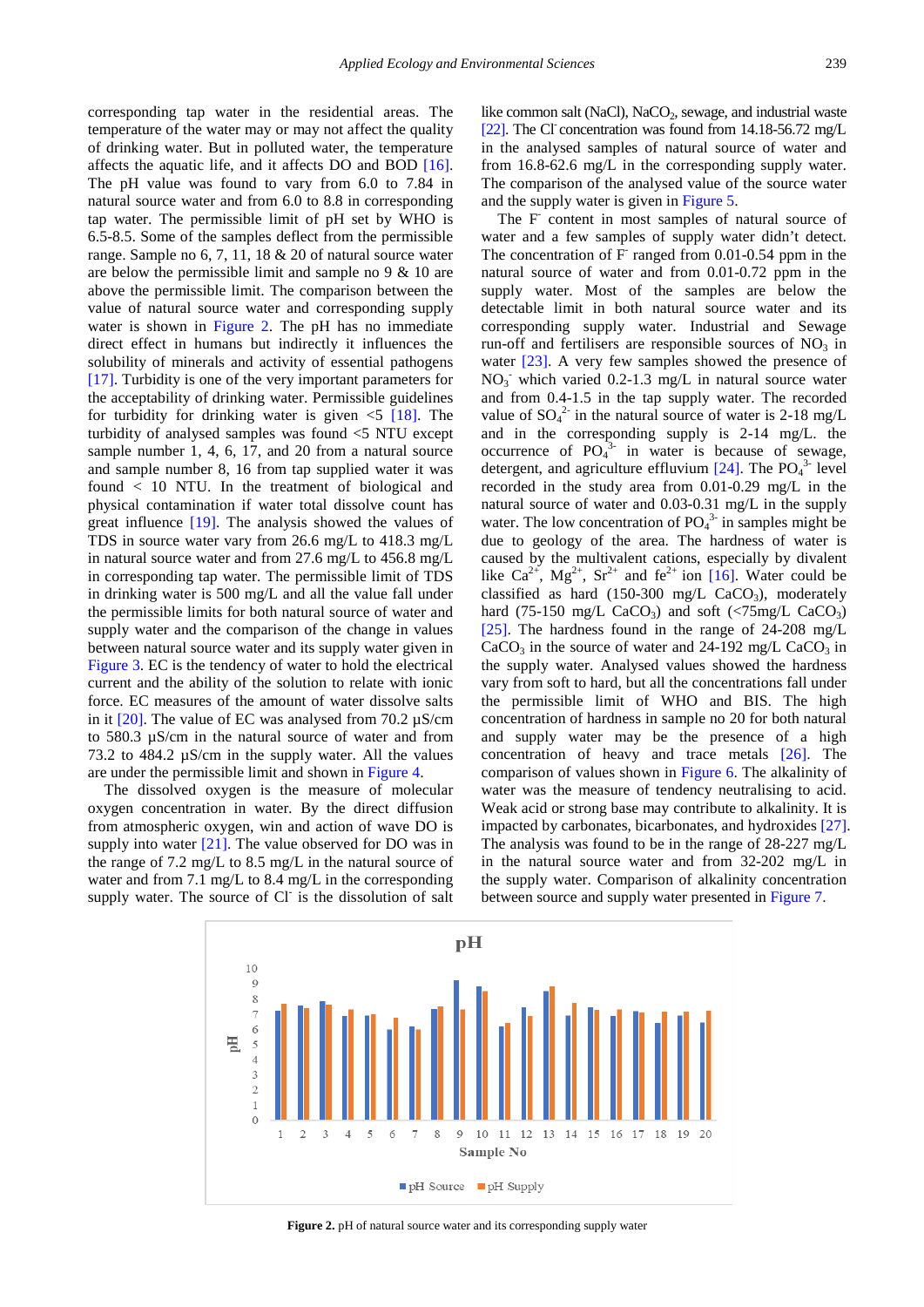<span id="page-4-0"></span>



<span id="page-4-1"></span>

Figure 4. Electrical conductivity of natural source water and its corresponding supply water

<span id="page-4-2"></span>

**Figure 5.** Cl<sup>-</sup> of natural source water and its corresponding supply water

<span id="page-4-3"></span>

Figure 6. Total Hardness of natural source water and its corresponding supply water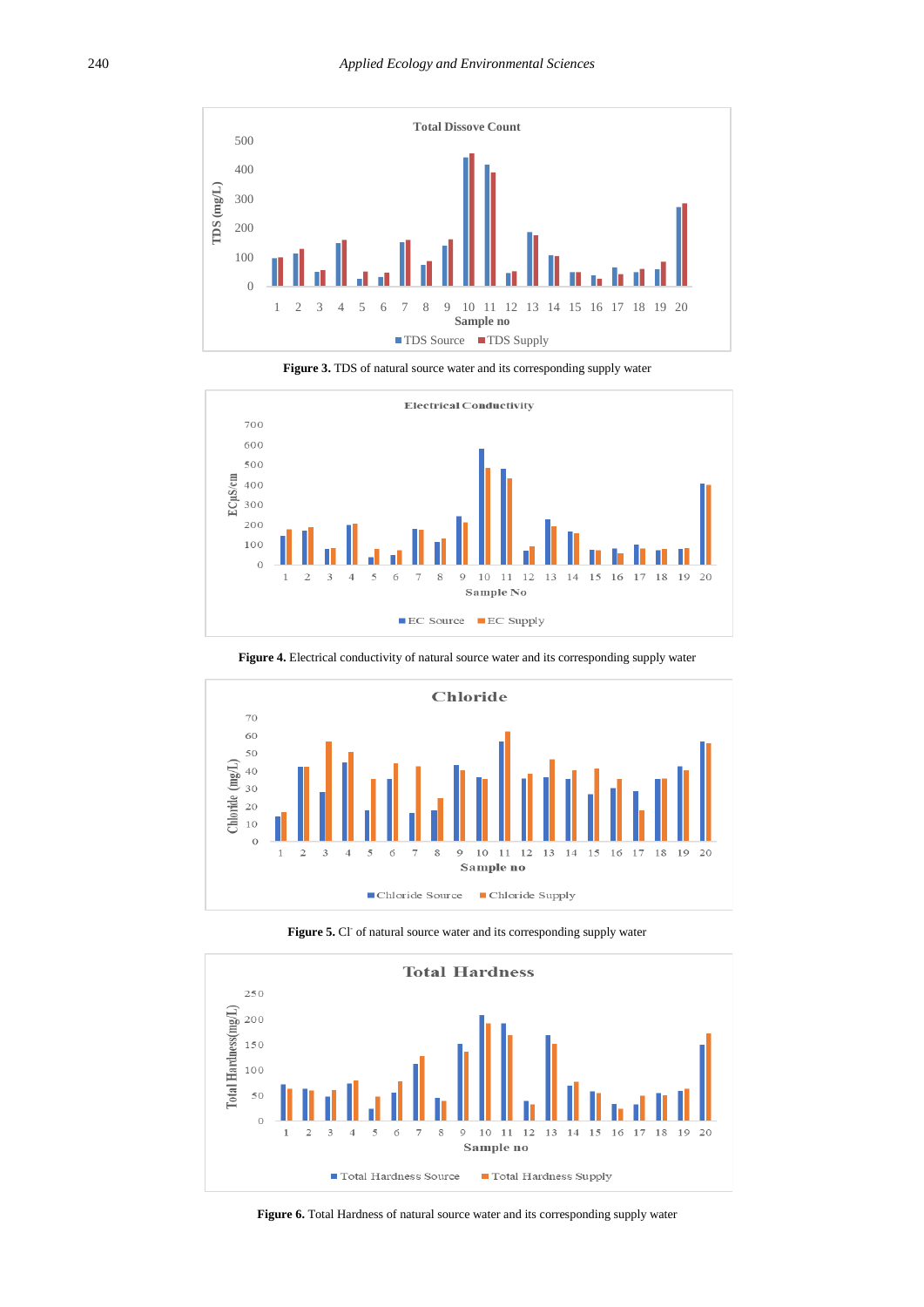<span id="page-5-0"></span>

Figure 7. Total Alkalinity of natural source water and its corresponding supply water

#### **4.2. Microbiological Quality**

Microbial quality of different natural sources and their corresponding supply water are reported in [Table 3.](#page-5-1) The contaminated water is the most common and widespread health risk associated with drinking water, which spreads either by human or animal excreta, mainly by faeces [\[28\].](#page-6-26) The microbial analysis was done by the most probable number (MPN) for the probable total coliform count and *E. coli* for the water samples of natural source of water and supply waters. Out of 20 samples of natural source water in only seven samples, total coliform was detected. and *E. coli* was found in only eight samples. In supply water total coliform count was found in 12 samples, and *E. coli* was analysed in 9 samples.

<span id="page-5-1"></span>

| S. No          | Total Coliform (MPN/100mL) |                | E. coli (MPN/100mL) |                |  |
|----------------|----------------------------|----------------|---------------------|----------------|--|
|                | <b>NS</b>                  | SW             | <b>NS</b>           | SW             |  |
| 1              | N <sub>D</sub>             | <b>ND</b>      | ND                  | ND             |  |
| $\overline{c}$ | $\overline{c}$             | $\overline{c}$ | <b>ND</b>           | 8              |  |
| 3              | ND                         | ND             | 5                   | ND             |  |
| $\overline{4}$ | ND                         | ND             | ND                  | ND             |  |
| 5              | ND                         | 9              | ND                  | ND             |  |
| 6              | ND                         | ND             | ND                  | ND             |  |
| 7              | ND                         | ND             | ND                  | ND             |  |
| 8              | 5                          | 6              | ND                  | ND             |  |
| 9              | 3                          | ND             | 15                  | $\overline{c}$ |  |
| 10             | ND                         | ND             | ND                  | ND             |  |
| 11             | ND                         | 8              | 6                   | ND             |  |
| 12             | ND                         | ND             | 12                  | 13             |  |
| 13             | 3                          | ND             | ND                  | ND             |  |
| 14             | ND                         | ND             | ND                  | 7              |  |
| 15             | ND                         | ND             | $\overline{4}$      | ND             |  |
| 16             | ND                         | 3              | ND                  | ND             |  |
| 17             | 14                         | 11             | ND                  | 11             |  |
| 18             | ND                         | ND             | 12                  | 12             |  |
| 19             | ND                         | ND             | ND                  | ND             |  |
| 20             | ND                         | ND             | ND                  | ND             |  |

**Table 3. Most Probable Number (MPN) of Water Samples:**

# **5. Conclusion**

The catchment areas, where there are houses and trees influence the natural sources of water not only to a great existent but also pollute the water sources to make these eutrophic which of course is virtuous for plant and trees but harmful for human beings and animals. The proper treatment of this water is, therefore, a must to take it oligotrophic which is less polluting. This water should then be made potable before use by using standard methods. Drinking water should be safe, pure and must be free from all pathogenic organisms. In the present study, it has been checked that how many changes came in parameters of water occurs from natural sources of water to the supply water. The findings of the current work indicate that the physicochemical parameters of the natural source water and their corresponding supply water do not have any significant variation and fall under the permissible limits of WHO and BIS.

The range of turbidity found to be exceeding the permissible limits of BIS specification in a few samples. Another significant finding of the work indicates the presence of total coliform and *E. coli* in the drinking water samples. The bacterial count is not very high. The water of analysed samples is classified as soft  $\langle \langle 75 \text{mg/L}, \text{CaCO}_3 \rangle$  to moderately hard (75-150 mg/L,  $CaCO<sub>3</sub>$ ). It is recommended that water should be used by boiling for drinking purpose. A perusal of the entire work revealed that routine monitoring of supply water coming from natural sources is a must special concern to eliminate the possible intimidations.

## **Acknowledgements**

The author wishes to thank Dr Hemant Kumar Pandey, Scientist 'F' Defence Institute of Bio-Energy Research (DRDO), Pithoragarh, India for his active support in this study and special thanks to the Department of Chemistry, L.S.M.P.G College Pithoragarh, Kumaun University, Nainital, for providing the necessary facility for conducting this research work.

### **Statement of Competing Interest**

The authors have no competing interest

### **Abbreviations**

LY- Light yellow, CL- Colourless, OL-Odourless, NS-Natural Source, SW-supply water, ppm- parts per million, BDL- below detectable limit, ND- not detected